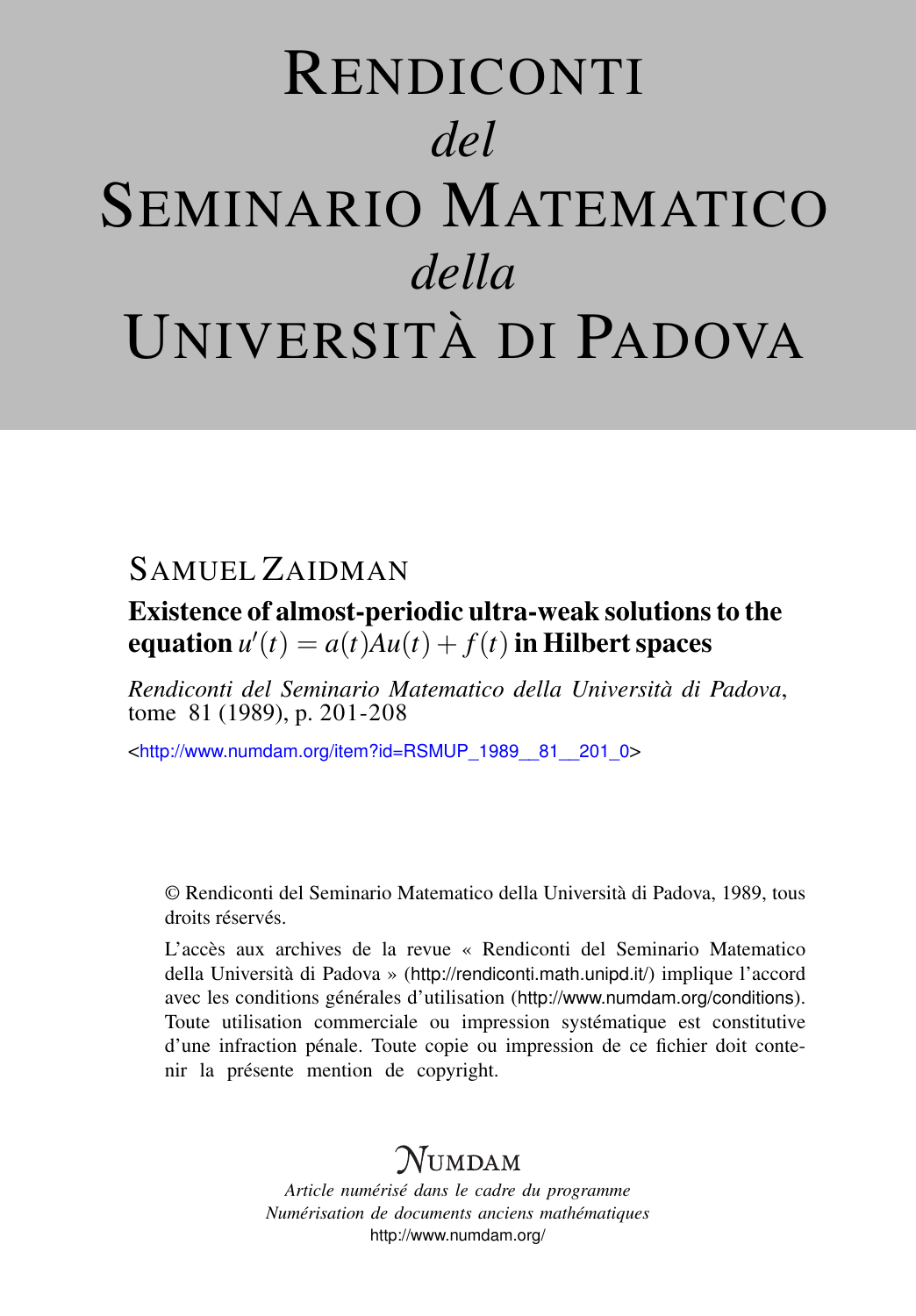REND. SEM. MAT. UNIV. PADOVA, Vol. 81 (1989)

## Existence of Almost-Periodic Ultra-Weak Solutions to the Equation  $u'(t) = a(t) \,\mathrm{Au}(t) + f(t)$ in Hilbert Spaces.

SAMUEL ZAIDMAN (\*)

ABSTRACT - In this work we consider the non-homogeneous first order differential equation:  $du/dt - a(t)Au(t) = f(t)$  in a separable Hilbert space H, under a few assumptions about the complex-valued almost-periodic function  $a(t)$  and the linear operator A in H. We establish a sufficient condition, ensuring, for almost-periodic  $f(t)$ ,  $\mathbb{R} \to H$ , the existence (and uniqueness) of an almost-periodic ultra-weak solution of the above equation.

#### Introduction.

This paper is intended as a continuation to [3], [4]. As in [3], let  $H$  be a Hilbert space over  $C$  and then  $A$  be a linear hermitian operator with dense domain,  $D(A) \subset H \to H$ . We assume also the existence of a complete sequence  $(e_k)_1^{\infty}$  in H, the  $e_k$ 's being orthonormal eigen-vectors of A corresponding to (real) nonzero eigen-values  $\lambda_k$ . Next, let  $a(t)$  be a complex-valued continuous almost-periodic

(\*) Indirizzo dell'A.: Dept. de Math6matiques et de Statistique, Université de Montréal, C.P. 6128, Succ. A, Montréal, QUE H3C 3J7, Canada.

This paper was written while the author was supported by a grant of N.S.E.R.C. of Canada and was visiting the « Centre de Recherches Math6 matiques » at the Université de Montréal.

It has been first published in « La Gazette des Sciences Mathématiques du Québec », vol. XII, 4, January 1989.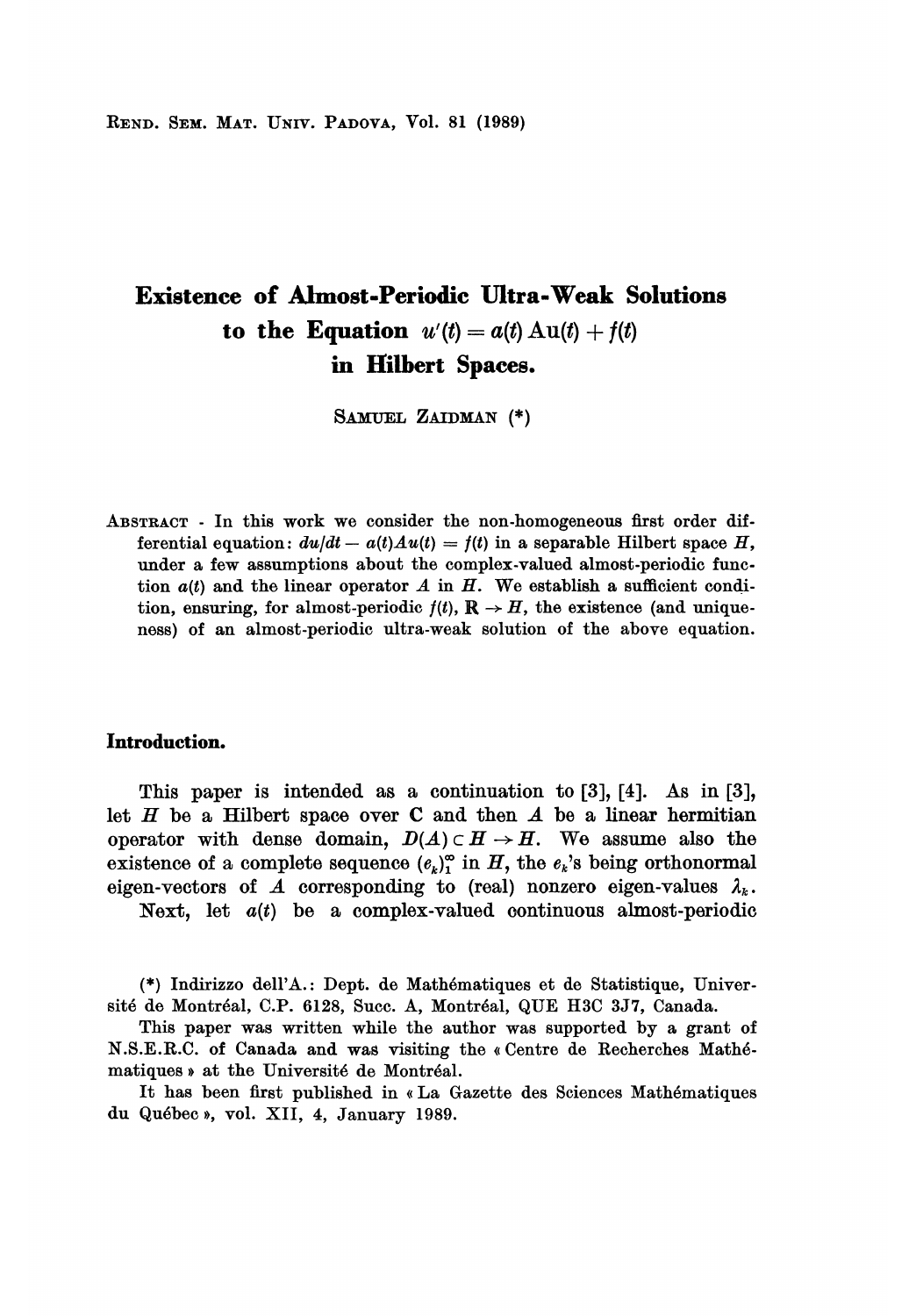$\overline{a}$ 

(Bohr) function such that

(0.1) 
$$
a^* = \lim_{T \to \infty} \left( \frac{1}{T} \int_0^T \mathbf{R} e \ a(\sigma) \, d\sigma \right)
$$

belongs to  $\mathbb{R}/\{0\}$ .

Finally, let  $f(t)$  be a H-valued (Bochner) almost-periodic function. We shall indicate a sufficient condition involving the above considered entities in order that an almost-periodic solution of the equation in the title exists, at least in the ultra-weak sense. (The unicity would then follow from [3]).

The « simplest » case when  $H = C$  and A is the identity operator. that is the scalar ordinary differential equation  $u'(t) = a(t) u(t) + f(t)$ is explained as Theorem 6.6 in [1]. We had to extend the arguments used there so as to apply them in the general case of operator differential equations.

1. Let us define the complex-valued almost-periodic functions  $f_i(t)$ given by the scalar product  $(f(t), e_j)_H$ ,  $\forall j = 1, 2, ...$ .

Then let us consider (as in [1]) the following functions:

$$
(1.1) \t ui(t) = \int_{-\infty}^{t} \exp\left(\int_{s}^{t} \lambda_{i} a(u) du\right) f_{i}(s) ds, \t for \lambda_{i} a^{*} < 0,
$$

$$
(1.2) \t uj(t) = -\int\limits_{t}^{\infty} \exp\left(\int\limits_{s}^{t} \lambda_{j} a(u) du\right) f_{j}(s) ds, \t for \t \lambda_{j} a^* > 0.
$$

These functions are solutions on the real line of the ordinary differential equations

$$
(1.3) \t u'_j(t) = \lambda_j a(t) u_j(t) + f_j(t)
$$

and they are almost-periodic (this follows from Favard's theorem, see  $[1]$ . For our purposes some very careful estimates of  $(1.1)$  and  $(1.2)$ are quite essential; we shall give them in the following lines.

i) Assume  $\lambda_i > 0$  and  $a^* < 0$ ; then

$$
(1.4) \quad \left|\exp\left(\int\limits_s^t \lambda_s a(u) \, du\right)\right| = \exp\left(\int\limits_s^t \lambda_s (\text{Re } a)(u) \, du\right) = \exp\left(\lambda_s \int\limits_{t-\sigma}^t (\text{Re } a)(u) \, du\right)
$$

where we denote:  $\sigma = t - s$ .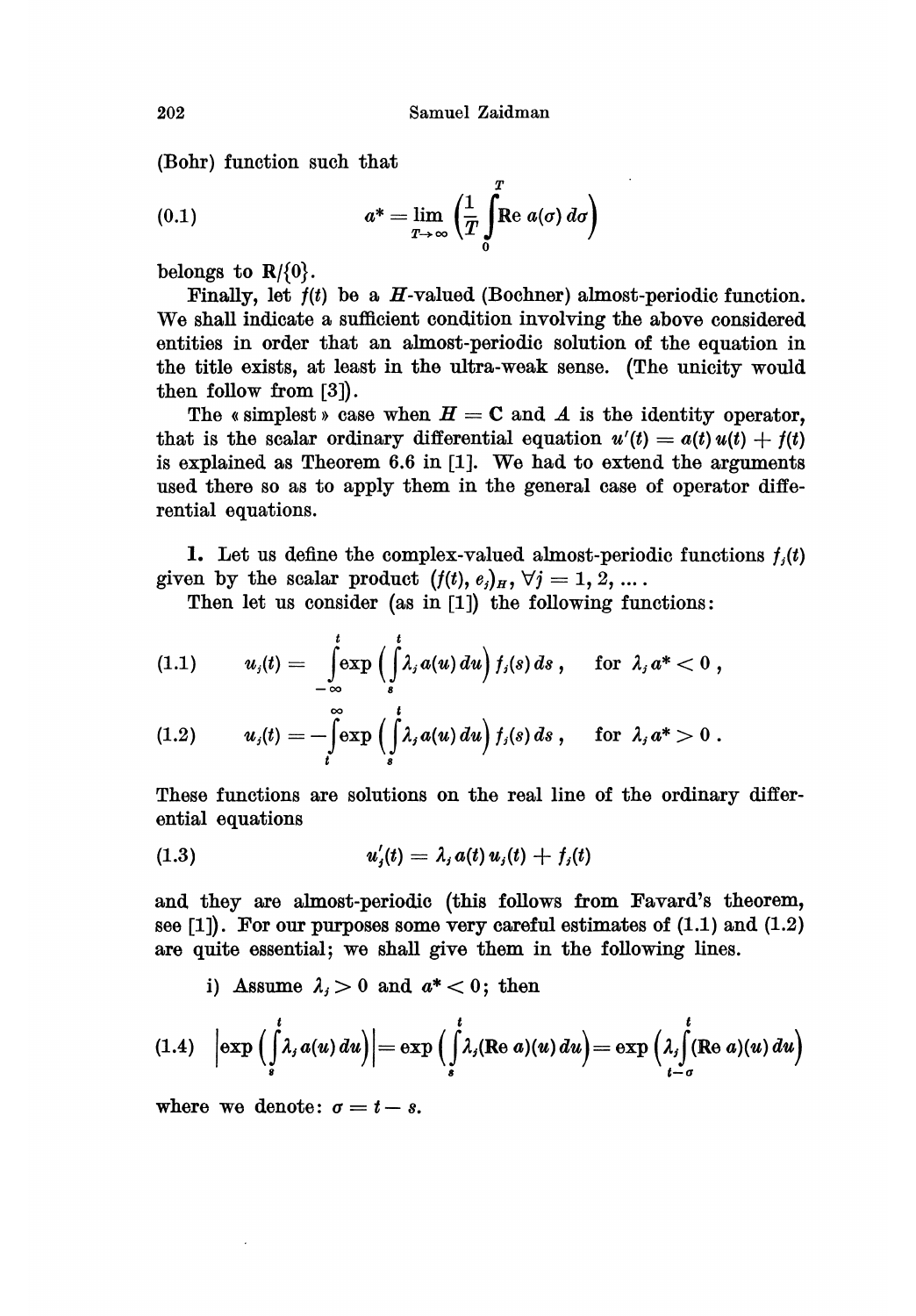On the other hand we know that:

$$
\lim_{\sigma\to\infty}\frac{1}{\sigma}\int\limits_{t-\sigma}^t(\operatorname{Re} a)(u)\,du=a^*\ ,
$$

uniformly with respect to  $t \in \mathbb{R}$ . Hence, given  $\varepsilon = \frac{1}{2} |a^*|$ , there is a positive number  $T_0$  such that

(1.5) 
$$
\frac{1}{\sigma} \int_{t-\sigma}^{t} (\text{Re } a)(u) du < \frac{1}{2} a^*, \quad \text{for } \sigma > T_0 \text{ and } \forall t \in \mathbb{R}.
$$

(Note that  $T_0$  is independent of  $j \in \mathbb{N}$ ). Consequently, we see that

(1.6) 
$$
\exp\left(\lambda_i \int_{t-\sigma}^t (\text{Re }a)(u) du\right) \leq \exp\left(\frac{1}{2}\lambda_i a^* \sigma\right), \quad \sigma > T_0, \ t \in \mathbb{R}
$$

Consider now the integral:

$$
\int\limits_{0}^{\infty}\exp\left(\lambda_{j}\int\limits_{t-\sigma}^{t}(\operatorname{Re} a)(u) du\right)f_{j}(t-\sigma) d\sigma=I_{j}
$$

and write:  $I_i = I_{i,1} + I_{i,2}$  where

(1.7) 
$$
I_{j,1} = \int_{0}^{T_0} \exp\left(\lambda_j \int_{t-\sigma}^{t} (\text{Re } a)(u) du\right) f_j(t-\sigma) d\sigma,
$$

(1.8) 
$$
I_{j,2} = \int_{T_0}^{\infty} \exp \left( \lambda_j \int_{t-\sigma}^t (\operatorname{Re} a)(u) du \right) f_j(t-\sigma) d\sigma.
$$

We see the estimate (for  $\lambda_j > 0$ ,  $\sigma > 0$ ,  $0 < \sigma < T_0$ ,  $t \in \mathbb{R}$ ).

(1.9) 
$$
\lambda_j \int_{t-\sigma}^t (\text{Re } a)(u) du \leq \lambda_j \|\text{Re } a\|_{\infty} \cdot \sigma \leq \lambda_j \|a\|_{\infty} T_0
$$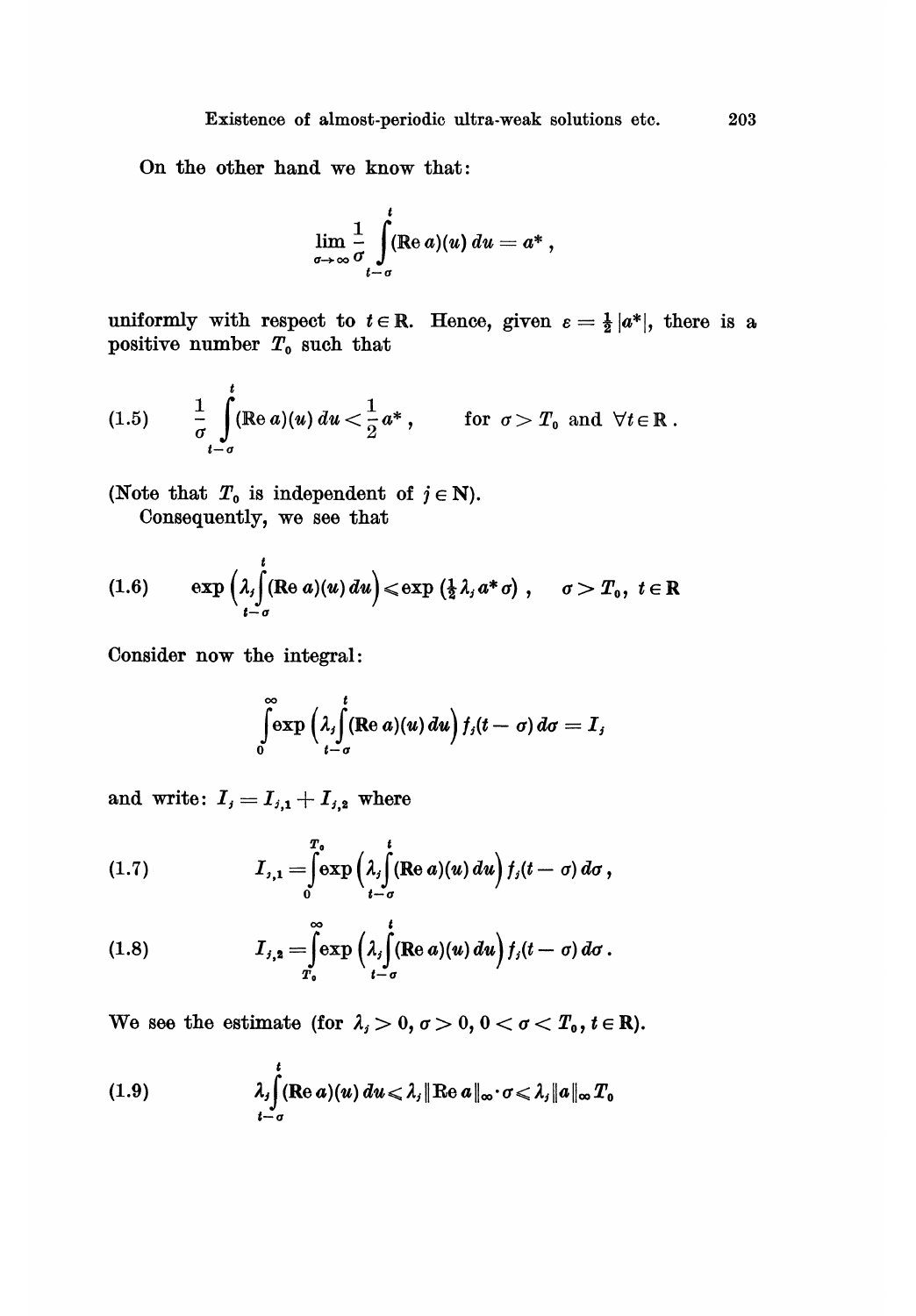hence

$$
(1.10) \t I_{j,1} \ll T_0 \exp \left( \lambda_j \|a\|_{\infty} T_0 \right) \|f_j\|_{\infty}
$$

where  $\|\varphi\|_{\infty} = \sup_{\xi \in \mathbf{R}} |\varphi(\xi)|$  in (1.9) and (1.10) above.

Next, we have, using (1.6)

$$
(1.11) \tI_{j,2} \leqslant \left( \int_{T_0}^{\infty} \exp\left(\frac{1}{2} \lambda_j a^* \sigma\right) d\sigma \right) \|f_j\|_{\infty} = \frac{2}{|a^*| \lambda_j} \exp\left(\frac{1}{2} \lambda_j a^* T_0\right) \|f_j\|_{\infty}.
$$

Thus, altogether, we obtain

$$
(1.12) \qquad \Big|\int_{0}^{\infty} \exp\left(\lambda_{j} \int_{t-\sigma}^{t} (\text{Re } a)(u) du\right) f_{j}(t-\sigma) d\sigma\Big| = |I_{j,1} + I_{j,2}| < |I_{j}|\infty \Big(T_{0} \exp\left(\lambda_{j} \|a\|_{\infty} T_{0}\right) + \frac{2}{|a^{*}| \lambda_{j}} \exp\left(\frac{1}{2} \lambda_{j} a^{*} T_{0}\right) \Big)
$$

which is the desired estimate for  $u_i(t)$  in (1.1) in the case  $\lambda_i > 0$ ,  $a^* < 0$ .

ii) Consider now the case where  $a^*$  o and  $\lambda_i$  o, and estimate the expression (1.2) which becomes (with the substitution  $s = \sigma + t$ )

(1.13) 
$$
-\int_{0}^{\infty} \exp\left(-\int_{t}^{t+\sigma} \lambda_{j} a(u) du\right) f_{j}(\sigma+t) d\sigma.
$$

Again we see that  $\left|\exp\left(-\int\limits_0^{t+\sigma}\hspace{-3pt}\lambda,a(u)\,du\right)\right| = \exp\left(|\lambda_j|\right)$  (Re  $a)(u)\,du\right)$  and

(1.14) 
$$
\int\limits_t^{t+\sigma} (\text{Re }a)(u) du < \frac{1}{2} a^* \sigma, \quad \text{for } \sigma \geq T_0, t \in \mathbb{R}.
$$

It follows that the function  $u_i(t)$  given by (1.2) is estimated by

$$
(1.15) \qquad \|f_{j}\|_{\infty}\bigg(T_{0} \exp\big(|\lambda_{j}|\|a\|_{\infty}T_{0}\big)+\frac{2}{|a^{*}\lambda_{j}|}\exp\bigg(\frac{1}{2}|\lambda_{j}|a^{*}T_{0}\bigg)\bigg).
$$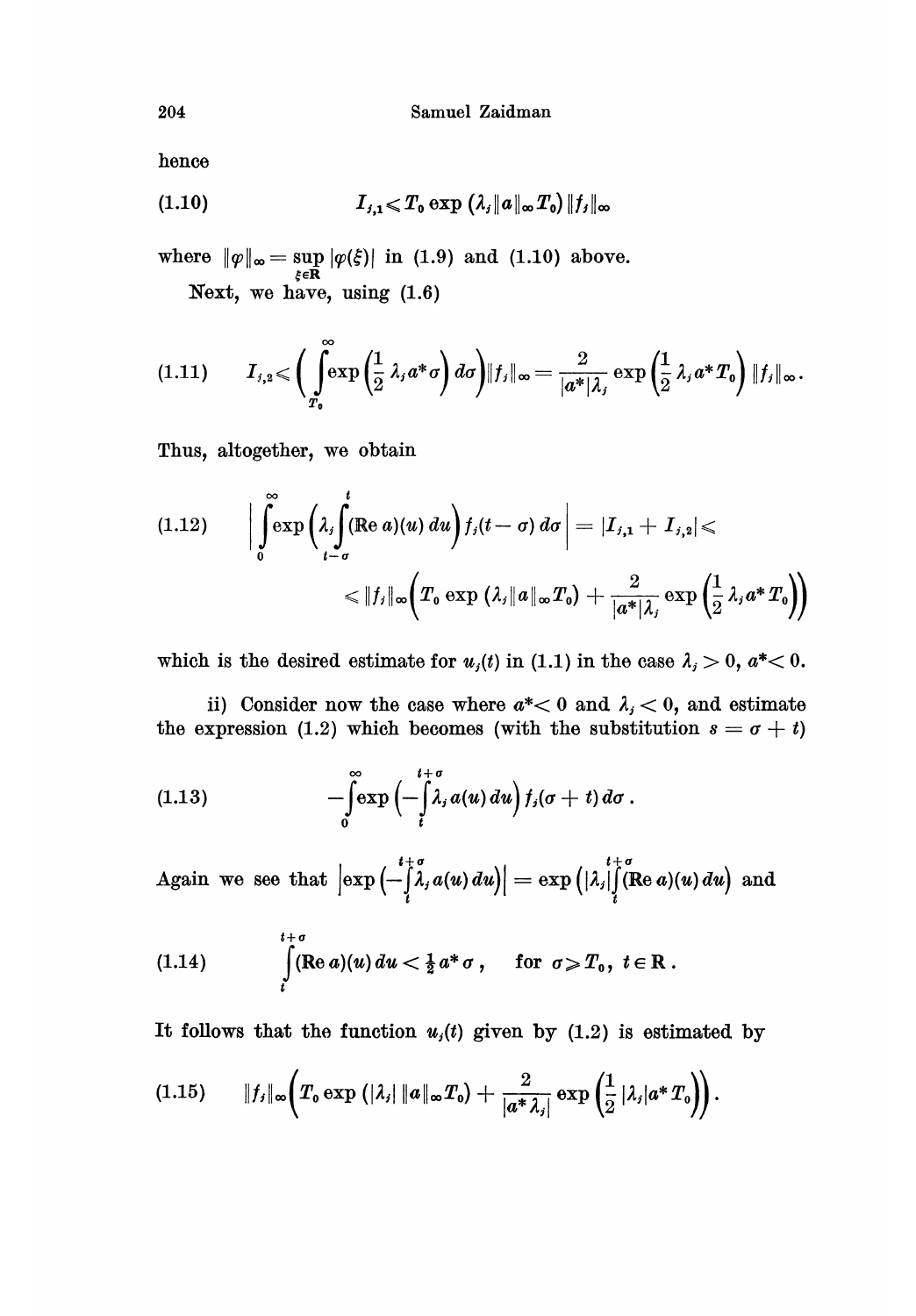iii) Take now  $a^* > 0$  and  $\lambda_i > 0$ ; again we estimate the integral (1.13). We see that

(1.16) 
$$
\frac{a^*}{2} \leq \frac{1}{\sigma} \int_{0}^{t+\sigma} (\text{Re } a)(u) du \quad \text{and} \quad -\lambda_i \int_{t}^{t+\sigma} (\text{Re } a)(u) du \leq -\frac{1}{2} \sigma a^* \lambda_i,
$$
  
for  $\sigma \geq T_0$ ,  $t \in \mathbb{R}$ .

Decomposing (1.13) as in i) above, we get the integrals from 0 to  $T_0$ and from  $T_0$  to  $+\infty$ . The first is estimated by

$$
\|f_j\|_{\infty}\cdotp T_{\rm o}\exp\left(\lambda_j\|a\|_{\infty}T_{\rm o}\right)
$$

while the second by

$$
||f_j||_{\infty} \frac{2}{a^*\lambda_j} \exp\left(-\frac{1}{2} a^*\lambda_j T_0\right),\,
$$

so that we get an estimate by

$$
(1.17) \qquad \|f_{j}\|_{\infty}\left(T_{0}\exp\left(\lambda_{j}\|a\|_{\infty}T_{0}\right)+\frac{2}{a^{*}\lambda_{j}}\exp\left(-\frac{1}{2}a^{*}\lambda_{j}T_{0}\right)\right).
$$

iv) In the last case where  $a^* > 0$  and  $\lambda_i < 0$  we must estimate the integral (1.1) which is also

$$
\int\limits_{0}^{\infty}\exp\Big(\int\limits_{t-\sigma}^{t}\lambda_{j}a(u)\,du\Big)\,f_{j}(t-\sigma)\,d\sigma\;.
$$

As above we see that  $\frac{1}{2} \sigma a^* \lambda_i \geq \lambda_i \int_{t-\sigma}^{t} (\text{Re } a)(u) du$  for  $\sigma \geq T_0$ ,  $t \in \mathbb{R}$  and we get for (1.1) an upper bound equal to

$$
(1.18) \t\t\t ||f_j||_{\infty}\bigg(T_0 \exp\left(\lambda_j||a||_{\infty}T_0\right)+\frac{2}{a^*|\lambda_j|}\exp\left(\frac{1}{2}a^*\lambda_jT_0\right)\bigg).
$$

Let us define, for any  $j = 1, 2, 3, ...$ , the numbers

$$
(1.19) \qquad \omega_j = \left(T_0 \exp\left(|\lambda_j| \|a\|_{\infty} T_0\right) + \frac{2}{|a^* \lambda_j|} \exp\left(-\frac{1}{2} T_0 |a^* \lambda_j|\right)\right).
$$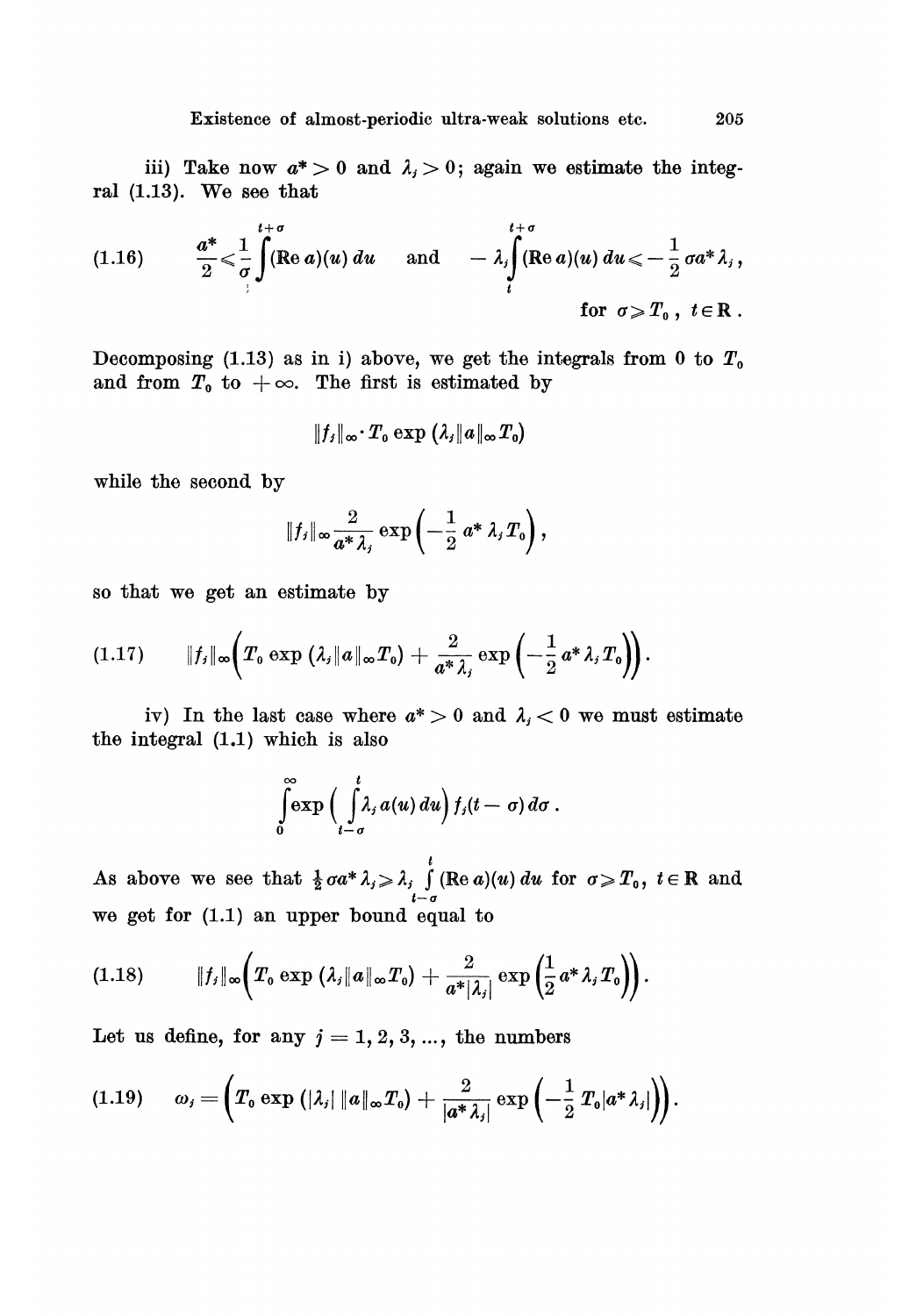We can see then that

$$
(1.20) \t\t |u_j(t)| \leq \omega_j \|f_j\|_{\infty}, \quad \forall t \in \mathbb{R}, \ j = 1, 2, ...
$$

2. Let us make now the

MAIN HYPOTHESIS. The numerical series  $\sum_{n=1}^{\infty}\omega_{j}^{2}\Vert f_{j}\Vert_{\infty}^{2}$  is convergent. We state the following:  $i=1$ 

THEOREM. Assuming the M-H to be true, the vector-series in H:  $\sum_{i=1}^{n} u_i(t) e_i$  is uniformly convergent on the real line and is the unique alm08t-periodic ultra-weak solution of the abstract differential equation

(2.1) 
$$
u'(t) = a(t) A u(t) + f(t)
$$

over the whole real line.

Note that « ultra-weak» solution of the above equation means here, as in the paper [3], that the integral identity

(2.2) 
$$
\int_{\mathbf{R}} (u(t), \varphi'(t) + \overline{\alpha}(t) A^* \varphi(t))_H dt = 0 \quad \forall \varphi \in K_{A^*}(\mathbf{R})
$$

holds. Here

$$
K_{A^*}(\mathbf{R}) = \{ \varphi(t), \, \mathbf{R} \to D(A^*), \, \varphi \in C_0^1(\mathbf{R}; H), \, A^* \varphi \in C(\mathbf{R}; H) \}
$$

where  $A^* \supset A$  is the adjoint operator to  $A$ , and  $\overline{a}(t)$  is the complex conjugate of  $a(t)$ ,  $\forall t \in \mathbb{R}$ .

The uniqueness of all almost-periodic solutions follows from [3]. Hence, it remains to prove existence, which is done essentially as in [4].  $\qquad \qquad \circ$ 

The uniform (over R) convergence of the series  $\sum_i u_i(t) e_i$  in H-norm follows from the relation

(2.3) 
$$
\Big\| \sum_{N}^{N+p} u_j(t) e_j \Big\|_{H}^{2} = \sum_{N}^{N+p} |u_j(t)|^2
$$

from the Main Hypothesis and the estimates in section 1. Hence its sum  $u(t)$  is H-almost-periodic.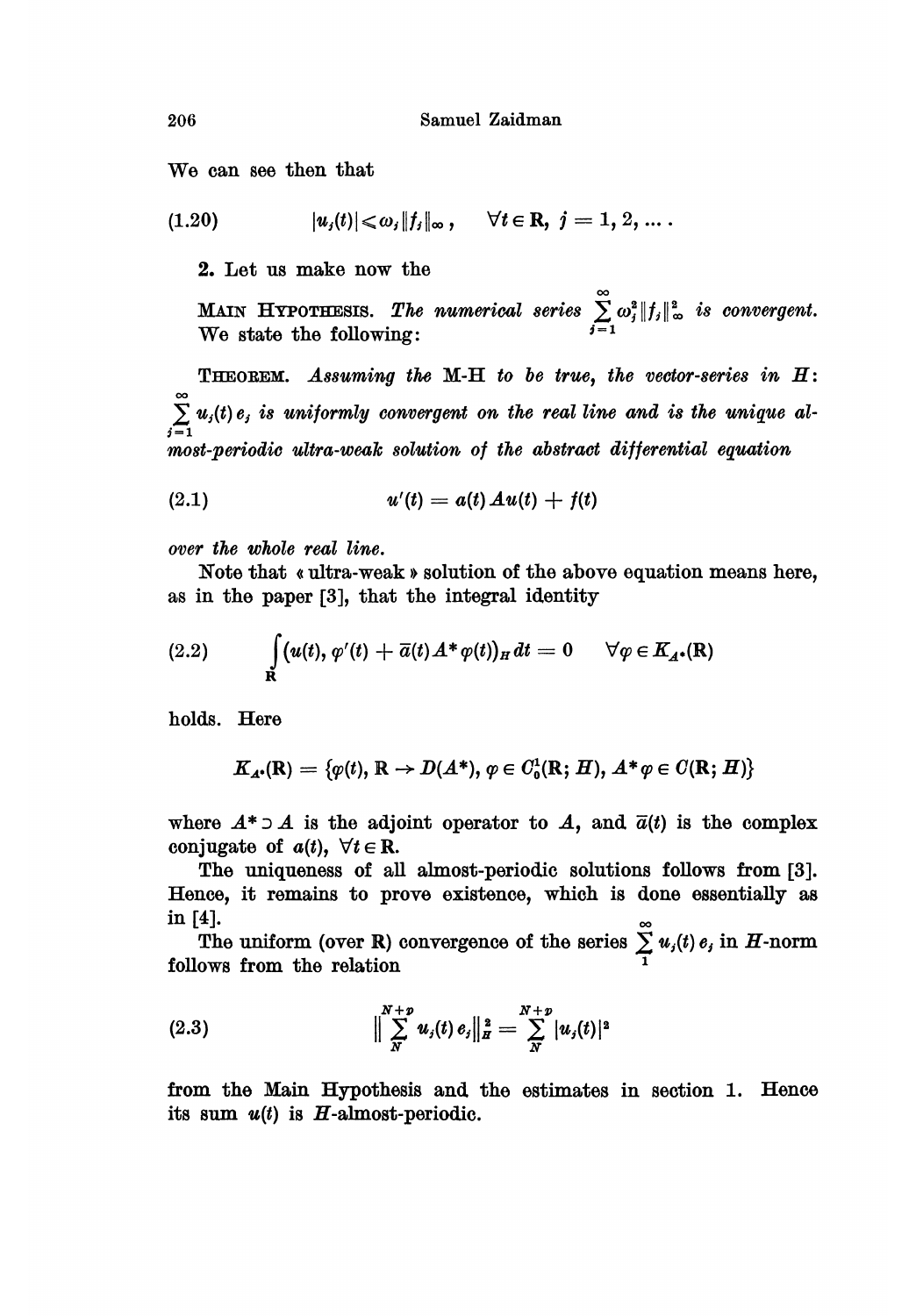Now, let  $v_j(t) = u_j(t) e_j$ ; we have

$$
v'_{j}(t) = u'_{j}(t) e_{j} = \lambda_{j} a(t) u_{j}(t) e_{j} + f_{j}(t) e_{j} = \lambda_{j} a(t) v_{j}(t) + f_{j}(t) e_{j},
$$

hence

(2.4) 
$$
v'_{j}(t) = a(t) \, Av_{j}(t) + f_{j}(t) \, e_{j}
$$

nolus, We see that the equality

(2.5) 
$$
w'_{N}(t) = a(t) A w_{N}(t) + g_{N}(t)
$$

in  $H$ -sense, over R holds, where

$$
g_N(t)=\sum_1^N f_j(t)\,e_j\,.
$$

Taking any  $\varphi \in K_{A^*}(\mathbb{R})$  we obtain

(2.6) 
$$
\int_{\mathbf{R}} (w'_{N}(t) - a(t) A w_{N}(t), \varphi(t))_{H} dt = \int_{\mathbf{R}} (g_{N}(t), \varphi(t))_{H} dt.
$$

By partial integration we derive

(2.7) 
$$
\int_{\mathbf{R}} (w'_{N}(t), \varphi(t)) dt = - \int_{\mathbf{R}} (w_{N}(t), \varphi'(t)) dt.
$$

Also

$$
(2.8)\quad \int\limits_{\mathbf{R}}\big(a(t)\mathcal{A}w_N(t),\varphi(t)\big)_H\,dt=\int\limits_{\mathbf{R}}\big(\mathcal{A}w_N(t),\overline{a}(t)\varphi(t)\big)\,dt=\int\limits_{\mathbf{R}}\big(w_N(t)\ \overline{a}\mathcal{A}^*\varphi\big)(t)\,dt
$$

Accordingly we see that for any natural  $N$  the identity

(2.9) 
$$
\int_{\mathbf{R}} (w_N(t), \, \varphi'(t) + \overline{a}(t) \, A^* \, \varphi(t))_H \, dt = - \int_{\mathbf{R}} (g_N(t), \, \varphi(t))_H \, dt
$$

holds  $\forall \varphi \in K_{A^*}(\mathbf{R}).$